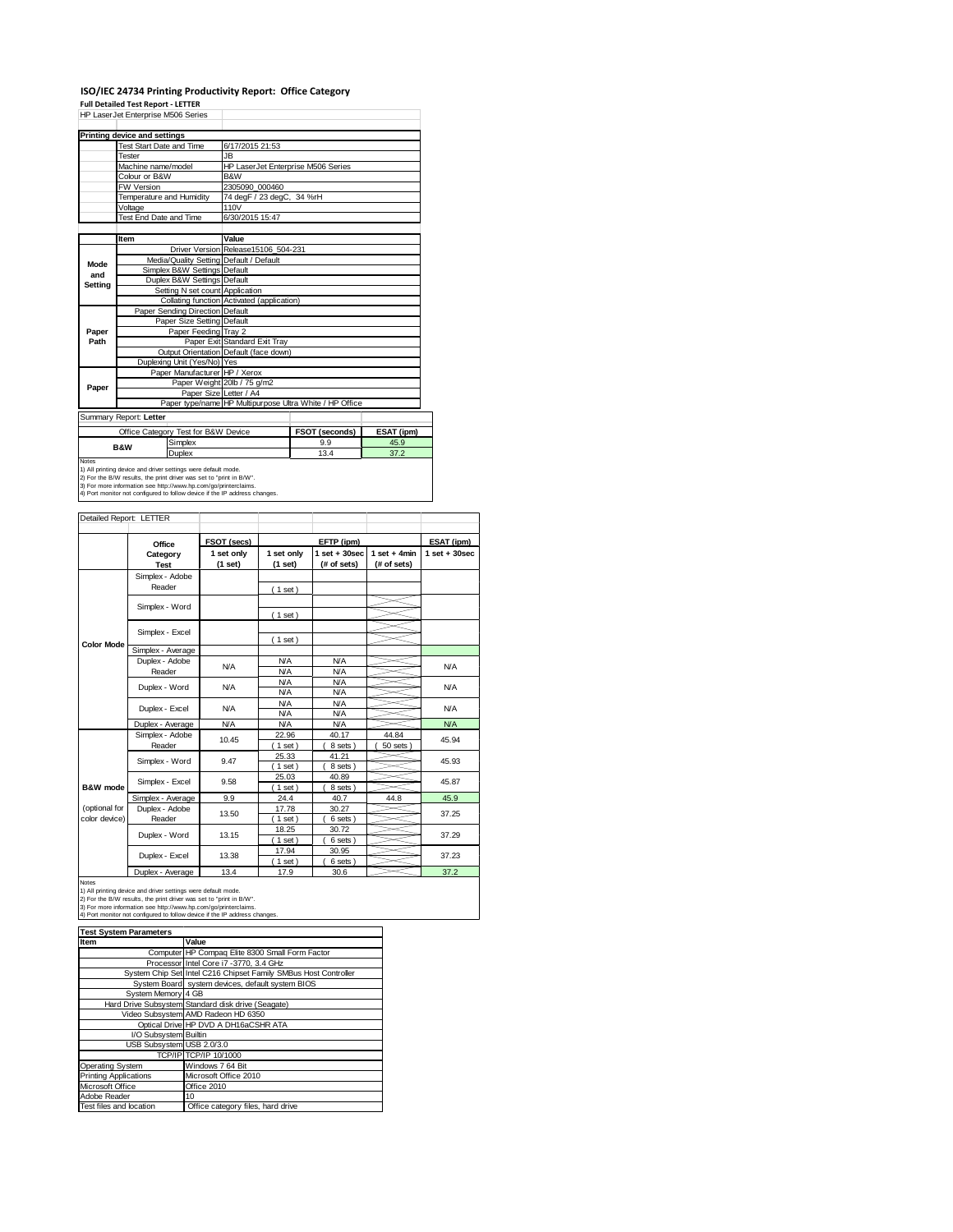### **ISO/IEC 24734 Printing Productivity Report: Office Category Full Detailed Test Report ‐ A4**

| HP LaserJet Enterprise M506 Series |                                                               |                                     |                                                         |                |            |  |
|------------------------------------|---------------------------------------------------------------|-------------------------------------|---------------------------------------------------------|----------------|------------|--|
|                                    | Printing device and settings                                  |                                     |                                                         |                |            |  |
|                                    | Test Start Date and Time                                      |                                     | 6/17/2015 21:53                                         |                |            |  |
|                                    | Tester                                                        |                                     | JB.                                                     |                |            |  |
|                                    | Machine name/model                                            |                                     | HP LaserJet Enterprise M506 Series                      |                |            |  |
|                                    | Colour or B&W                                                 |                                     | B&W                                                     |                |            |  |
|                                    | FW Version                                                    |                                     | 2305090 000460                                          |                |            |  |
|                                    | Temperature and Humidity                                      |                                     | 74 degF / 23 degC, 34 %rH                               |                |            |  |
|                                    | Voltage                                                       |                                     | 110V                                                    |                |            |  |
|                                    | Test End Date and Time                                        |                                     | 6/30/2015 15:47                                         |                |            |  |
|                                    |                                                               |                                     |                                                         |                |            |  |
|                                    | Item                                                          |                                     | Value                                                   |                |            |  |
|                                    |                                                               |                                     | Driver Version Release15106 504-231                     |                |            |  |
| Mode                               |                                                               |                                     | Media/Quality Setting Default / Default                 |                |            |  |
| and                                |                                                               | Simplex B&W Settings Default        |                                                         |                |            |  |
| Setting                            |                                                               | Duplex B&W Settings Default         |                                                         |                |            |  |
|                                    |                                                               | Setting N set count Application     | Collating function Activated (application)              |                |            |  |
|                                    |                                                               | Paper Sending Direction Default     |                                                         |                |            |  |
|                                    |                                                               | Paper Size Setting Default          |                                                         |                |            |  |
| Paper                              |                                                               | Paper Feeding Trav 2                |                                                         |                |            |  |
| Path                               |                                                               |                                     | Paper Exit Standard Exit Tray                           |                |            |  |
|                                    |                                                               |                                     | Output Orientation Default (face down)                  |                |            |  |
|                                    |                                                               | Duplexing Unit (Yes/No) Yes         |                                                         |                |            |  |
|                                    |                                                               | Paper Manufacturer HP / Xerox       |                                                         |                |            |  |
|                                    |                                                               |                                     | Paper Weight 20lb / 75 g/m2                             |                |            |  |
| Paper                              |                                                               | Paper Size Letter / A4              |                                                         |                |            |  |
|                                    |                                                               |                                     | Paper type/name HP Multipurpose Ultra White / HP Office |                |            |  |
|                                    | Summary Report: A4                                            |                                     |                                                         |                |            |  |
|                                    |                                                               | Office Category Test for B&W Device |                                                         | FSOT (seconds) | ESAT (ipm) |  |
|                                    | <b>B&amp;W</b>                                                | Simplex                             |                                                         | 10.3           | 43.3       |  |
|                                    |                                                               | Duplex                              |                                                         | 13.6           | 35.5       |  |
| <b>Notes</b>                       | 1) All printing device and driver settings were default mode. |                                     |                                                         |                |            |  |

1) All printing device and driver settings were default mode.<br>2) For the B/W results, the print driver was set to "print in B/W".<br>3) For more information see http://www.hp.com/go/printerclaims.<br>4) Port monitor not configur

| Detailed Report: A4            |                           |                       |                          |                                  |                               |                  |
|--------------------------------|---------------------------|-----------------------|--------------------------|----------------------------------|-------------------------------|------------------|
|                                | Office                    | FSOT (secs)           |                          | EFTP (ipm)                       |                               | ESAT (ipm)       |
|                                | Category<br><b>Test</b>   | 1 set only<br>(1 set) | 1 set only<br>(1 set)    | $1$ set $+30$ sec<br>(# of sets) | $1$ set + 4min<br>(# of sets) | $1 set + 30 sec$ |
|                                | Simplex - Adobe<br>Reader |                       | (1 set)                  |                                  |                               |                  |
|                                | Simplex - Word            |                       | (1 set)                  |                                  |                               |                  |
| Colour<br>Mode                 | Simplex - Excel           |                       | $1$ set)                 |                                  |                               |                  |
|                                | Simplex - Average         |                       |                          |                                  |                               |                  |
|                                | Duplex - Adobe<br>Reader  | <b>N/A</b>            | <b>N/A</b><br><b>N/A</b> | <b>N/A</b><br><b>N/A</b>         |                               | <b>N/A</b>       |
|                                | Duplex - Word             | <b>N/A</b>            | <b>N/A</b><br><b>N/A</b> | <b>N/A</b><br><b>N/A</b>         |                               | <b>N/A</b>       |
|                                | Duplex - Excel            | N/A                   | <b>N/A</b><br><b>N/A</b> | <b>N/A</b><br><b>N/A</b>         |                               | <b>N/A</b>       |
|                                | Duplex - Average          | <b>N/A</b>            | <b>N/A</b>               | <b>N/A</b>                       |                               | <b>N/A</b>       |
|                                | Simplex - Adobe<br>Reader | 10.94                 | 21.93<br>$1$ set)        | 37.41<br>7 sets                  | 42.41<br>48 sets              | 43.38            |
|                                | Simplex - Word            | 9.79                  | 24.51<br>$1$ set)        | 37.94<br>7 sets)                 |                               | 43.40            |
| B&W mode                       | Simplex - Excel           | 9.88                  | 24.26<br>$1$ set)        | 38.31<br>7 sets)                 |                               | 43.30            |
|                                | Simplex - Average         | 10.3                  | 23.5                     | 37.8                             | 42.4                          | 43.3             |
| (optional for<br>color device) | Duplex - Adobe<br>Reader  | 14.42                 | 16.63<br>1 set)          | 28.66<br>6 sets                  |                               | 35.60            |
|                                | Duplex - Word             | 13.27                 | 18.08<br>$1$ set)        | 29.15<br>6 sets)                 |                               | 35.54            |
|                                | Duplex - Excel            | 13.01                 | 18.45<br>$1$ set)        | 29.20<br>6 sets                  |                               | 35.56            |
|                                | Duplex - Average          | 13.6                  | 17.7                     | 29.0                             |                               | 35.5             |

Notes<br>1) All printing device and driver settings were default mode.<br>2) For the B/W results, the print driver was set to "print in B/W".<br>3) For more information see http://www.hp.com/go/printerclaims.<br>4) Port monitor not co

| <b>Test System Parameters</b>   |                                                                 |  |  |
|---------------------------------|-----------------------------------------------------------------|--|--|
| Item                            | Value                                                           |  |  |
|                                 | Computer HP Compaq Elite 8300 Small Form Factor                 |  |  |
|                                 | Processor Intel Core i7 -3770, 3.4 GHz                          |  |  |
|                                 | System Chip Set Intel C216 Chipset Family SMBus Host Controller |  |  |
|                                 | System Board system devices, default system BIOS                |  |  |
| System Memory 4 GB              |                                                                 |  |  |
|                                 | Hard Drive Subsystem Standard disk drive (Seagate)              |  |  |
|                                 | Video Subsystem AMD Radeon HD 6350                              |  |  |
|                                 | Optical Drive HP DVD A DH16aCSHR ATA                            |  |  |
| I/O Subsystem Builtin           |                                                                 |  |  |
| USB Subsystem USB 2.0/3.0       |                                                                 |  |  |
|                                 | TCP/IP TCP/IP 10/1000                                           |  |  |
| <b>Operating System</b>         | Windows 7 64 Bit                                                |  |  |
| <b>Printing Applications</b>    | Microsoft Office 2010                                           |  |  |
| Microsoft Office<br>Office 2010 |                                                                 |  |  |
| Adobe Reader                    | 10                                                              |  |  |
| Test files and location         | Office category files, hard drive                               |  |  |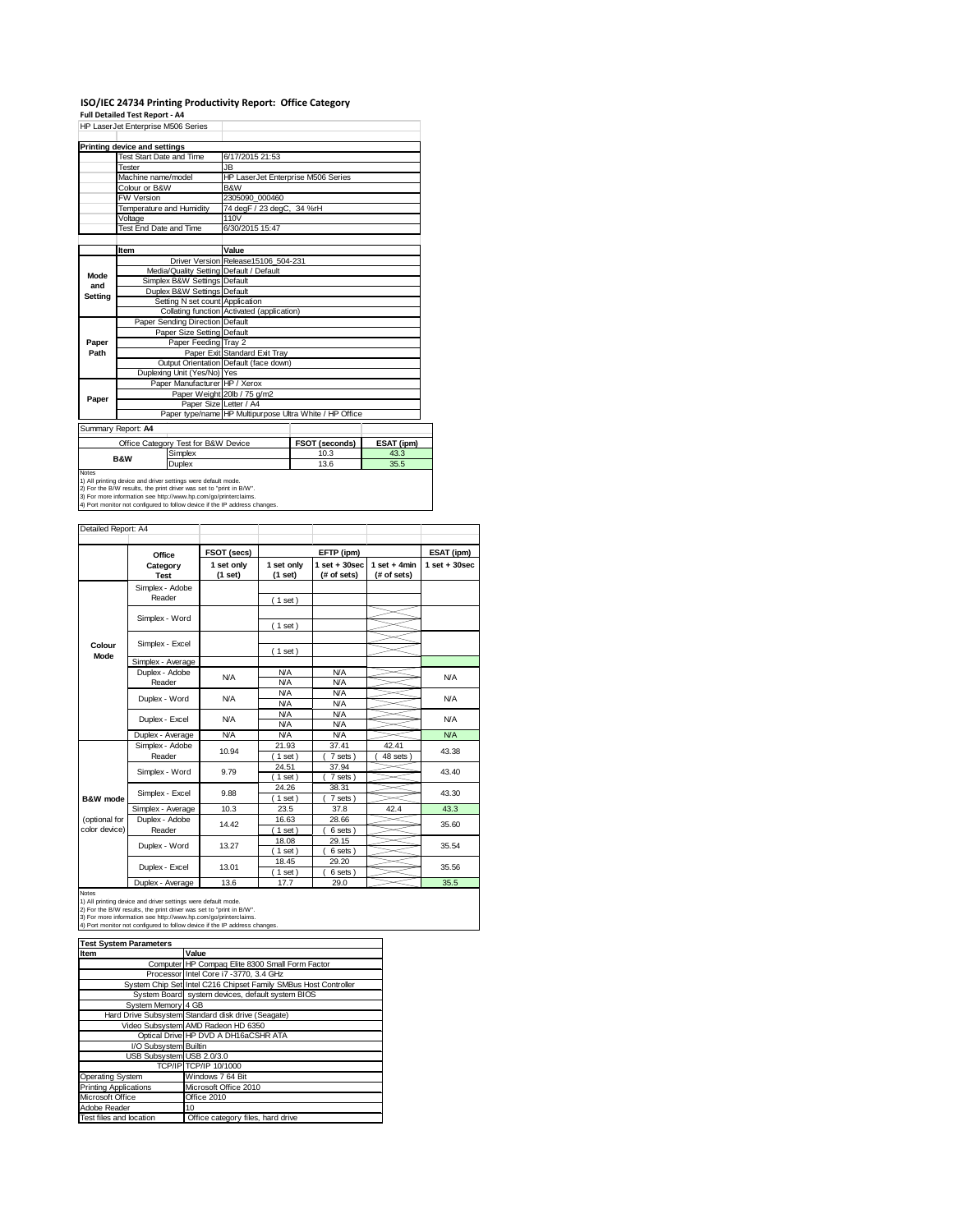#### **ISO/IEC 24734 Printing Productivity Report: Office Category**

**Feature Performance Full Report ‐ 'Office Feature Performance Test ‐ A5** HP LaserJet Enterprise M506 Series

|                | <b>Printing device and settings</b>     |                                                         |
|----------------|-----------------------------------------|---------------------------------------------------------|
|                | <b>Test Start Date and Time</b>         | 6/17/2015 21:53                                         |
|                | Tester                                  | JB.                                                     |
|                | Machine name/model                      | HP LaserJet Enterprise M506 Series                      |
|                | Colour or B&W                           | B&W                                                     |
|                | <b>FW Version</b>                       | 2305090 000460                                          |
|                | Temperature and Humidity                | 74 degF / 23 degC, 34 %rH                               |
|                | Voltage                                 | 110V                                                    |
|                | Test End Date and Time                  | 6/30/2015 15:47                                         |
|                |                                         |                                                         |
|                | Item                                    | Value                                                   |
|                |                                         | Driver Version Release15106 504-231                     |
| Mode           | Media/Quality Setting Default / Default |                                                         |
| and            | Simplex B&W Settings Default            |                                                         |
| <b>Setting</b> | Duplex B&W Settings Default             |                                                         |
|                | Setting N set count Application         |                                                         |
|                |                                         | Collating function Activated (application)              |
|                | Paper Sending Direction Default         |                                                         |
|                | Paper Size Setting Default              |                                                         |
| Paper          | Paper Feeding Tray 2                    |                                                         |
| Path           |                                         | Paper Exit Standard Exit Tray                           |
|                |                                         | Output Orientation Default (face down)                  |
|                | Duplexing Unit (Yes/No) Yes             |                                                         |
|                | Paper Manufacturer HP / Xerox           |                                                         |
| Paper          |                                         | Paper Weight 20lb / 75 g/m2                             |
|                | Paper Size Letter / A4                  |                                                         |
|                |                                         | Paper type/name HP Multipurpose Ultra White / HP Office |

#### **ISO Print Productivity Report: Feature Performance Test Summary**

|                                           |         | <b>Feature Performance Ratio</b> |                                      |
|-------------------------------------------|---------|----------------------------------|--------------------------------------|
| <b>Printing Modes</b>                     |         |                                  | A5                                   |
| (Feature Adobe Reader - Office test file) |         | FSOT (base)<br>FSOT (feature)    | <b>ESAT (feature)</b><br>ESAT (base) |
| A5 Landscape Feed - Colour                | Simplex |                                  |                                      |
| A5 Portrait Feed - Colour                 | Simplex |                                  |                                      |
| A5 Landscape Feed - B/W                   | Simplex | 131%                             | 151%                                 |
| <b>A5 Portrait Feed - B/W</b>             | Simplex |                                  |                                      |
| lotes                                     |         |                                  |                                      |

Notes<br>1) All printing device and driver settings were default mode.<br>2) Test conducted with 8-paper Office Feature Performance file.<br>3) For more information see http://www.hp.com/go/printerclaims.<br>4) Port monitor not config

**FSOT Base ESAT Base 1 set FSOT (secs) 1 set + 30 sec ESAT (ipm) FSOT (base) FSOT (feature) ESAT (feature) ESAT (base) Simplex A5 Landscape Feed - Colour Simplex A5 Portrait Feed - Colour Simplex A5 Landscape Feed - B/W** 16.86 43.41 12.79 66.0 131% 151% **Simplex A5 Portrait Feed - B/W** 16.86 43.41 Notes<br>1) All printing device and driver settings were default mode.<br>2) Test conducted with 8-paper Office Feature Performance file<br>3) For more information see http://www.hp.com/go/printerclaims.<br>4) Port monitor not configu **Feature Performance Full Report - Feature Printing Mode: 'Office' Feature Performance Test Feature Performance A5 Base Printing Mode Printing Modes Feature Adobe Reader - Office test file (8-page)**

|             | <b>Test System Parameters</b> |                                                                 |
|-------------|-------------------------------|-----------------------------------------------------------------|
|             | <b>Item</b>                   | Value                                                           |
|             |                               | Computer HP Compag Elite 8300 Small Form Factor                 |
|             |                               | Processor Intel Core i7 -3770, 3.4 GHz                          |
|             |                               | System Chip Set Intel C216 Chipset Family SMBus Host Controller |
|             |                               | System Board system devices, default system BIOS                |
| <b>Test</b> | System Memory 4 GB            |                                                                 |
| System      |                               | Hard Drive Subsystem Standard disk drive (Seagate)              |
|             |                               | Video Subsystem AMD Radeon HD 6350                              |
|             |                               | Optical Drive HP DVD A DH16aCSHR ATA                            |
|             | I/O Subsystem Builtin         |                                                                 |
|             | USB Subsystem USB 2.0/3.0     |                                                                 |
| VO          |                               | TCP/IP TCP/IP 10/1000                                           |
|             | <b>Operating System</b>       | Windows 7 64 Bit                                                |
|             | <b>Printing Applications</b>  | Microsoft Office 2010                                           |
|             | Software Microsoft Office     | Office 2010                                                     |
|             | Adobe Reader                  | 10                                                              |
|             | Test files and location       | Office category files, hard drive                               |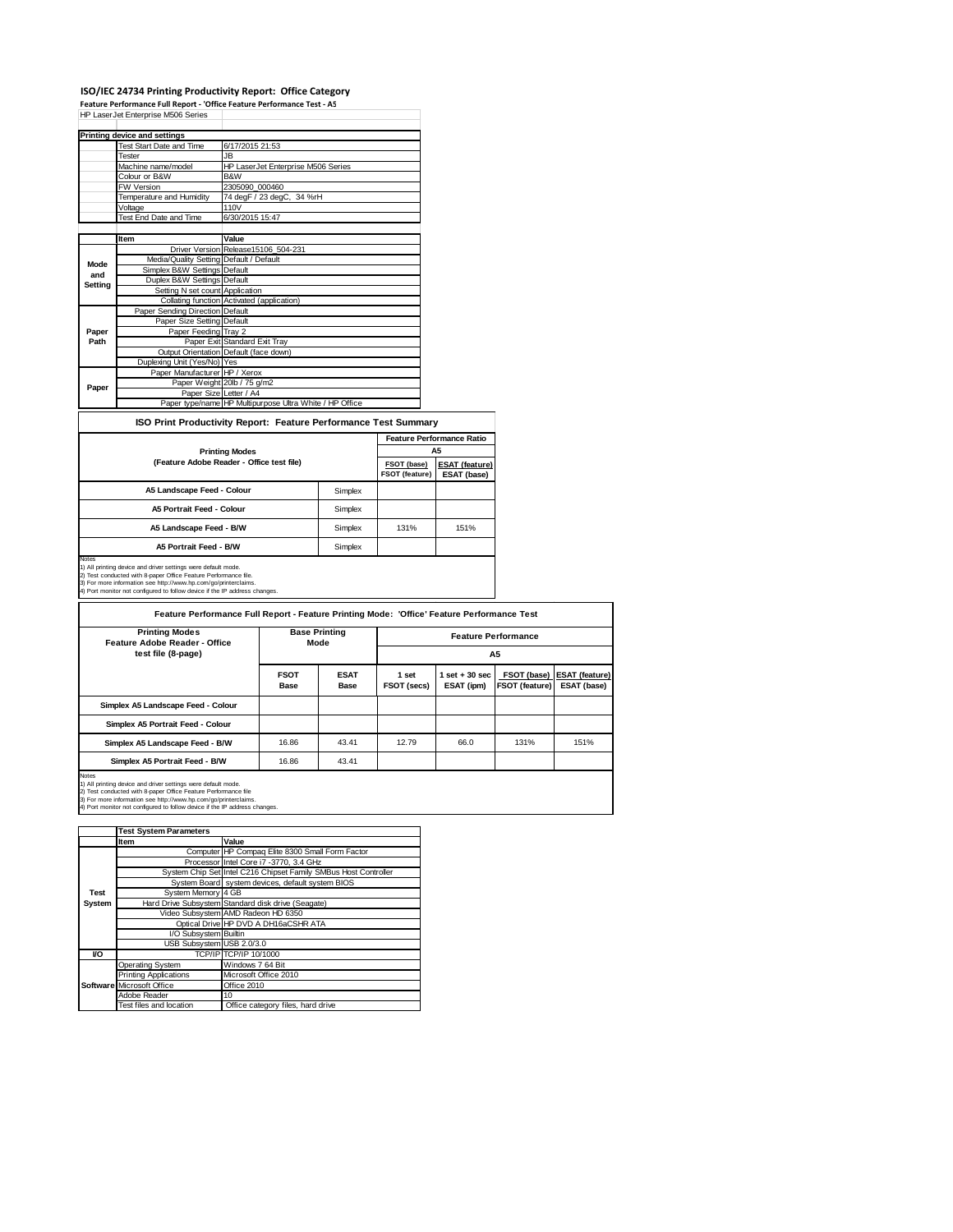### **ISO/IEC 17629 First Print Out Time Report: Office Category Full Detailed Test Report - LETTER** HP LaserJet Enterprise M506 Series

|            | Printing device and settings               |                                    |  |  |
|------------|--------------------------------------------|------------------------------------|--|--|
|            | <b>Test Start Date and Time</b>            | 6/17/2015 21:53                    |  |  |
|            | Tester                                     | .IR                                |  |  |
|            | Machine name/model                         | HP LaserJet Enterprise M506 Series |  |  |
|            | Colour or B&W                              | B&W                                |  |  |
|            | FW Version                                 | 2305090 000460                     |  |  |
|            | Configuration (options)                    | Default                            |  |  |
|            | Controller                                 | 1.116                              |  |  |
|            | Printing device page count                 | Not Specified                      |  |  |
|            | Printing supplies page count Not Specified |                                    |  |  |
|            | Temperature and Humidity                   | 72 degF / 22 degC 34.7 %rH         |  |  |
|            | Voltage                                    | 110V                               |  |  |
|            | Test End Date and Time                     | 6/30/2015 15:47                    |  |  |
|            |                                            |                                    |  |  |
|            | Item                                       | Value                              |  |  |
| Mode       | PDL and driver version                     | Release15106 504-231               |  |  |
| and        | Print Quality mode                         | default                            |  |  |
|            | <b>B&amp;W</b> settings                    | default                            |  |  |
| Setting    | Paper feed orientation                     | Short Edge                         |  |  |
|            | Paper type setting                         | default                            |  |  |
| Paper      | Paper feeding                              | Standard cassette                  |  |  |
|            | Paper exit                                 | Standard exit tray                 |  |  |
| Paper Path | Output orientation                         | default (face up or face down)     |  |  |

| ISO First Page Out Time Summary Report: Office Category                                                                                                                                                                                                                                                                                                        |         |                           |  |  |  |
|----------------------------------------------------------------------------------------------------------------------------------------------------------------------------------------------------------------------------------------------------------------------------------------------------------------------------------------------------------------|---------|---------------------------|--|--|--|
| Summary Report: Letter                                                                                                                                                                                                                                                                                                                                         |         |                           |  |  |  |
|                                                                                                                                                                                                                                                                                                                                                                |         | FPOT from Ready (seconds) |  |  |  |
| <b>B&amp;W</b>                                                                                                                                                                                                                                                                                                                                                 | Simplex | 5.86                      |  |  |  |
|                                                                                                                                                                                                                                                                                                                                                                | Duplex  | 9.99                      |  |  |  |
| Notes<br>1) All printing device and driver settings were default mode.<br>2) For the B/W results, the print driver was set to "print in B/W".<br>3) For more information see http://www.hp.com/go/printerclaims.<br>4) Port monitor not configured to follow device if the IP address changes.<br>5) Page counts were collected after completion of the tests. |         |                           |  |  |  |

|                                | Detailed Report: LETTER                                                                                                                                                                                                                                                                                                                 |                           |                            |                              |                            |              |            |
|--------------------------------|-----------------------------------------------------------------------------------------------------------------------------------------------------------------------------------------------------------------------------------------------------------------------------------------------------------------------------------------|---------------------------|----------------------------|------------------------------|----------------------------|--------------|------------|
|                                |                                                                                                                                                                                                                                                                                                                                         | Word<br>(seconds)         | Excel<br>(seconds)         | Adobe<br>Reader<br>(seconds) | Average<br>(seconds)       | Delay Time   |            |
|                                | FPOT from Ready - Simplex                                                                                                                                                                                                                                                                                                               |                           |                            |                              |                            |              |            |
|                                | FPOT from Ready - Duplex                                                                                                                                                                                                                                                                                                                |                           |                            |                              |                            |              |            |
| <b>Color Mode</b>              | FPOT from Sleep - Simplex                                                                                                                                                                                                                                                                                                               |                           |                            | N/A                          |                            |              |            |
|                                | Recovery Time                                                                                                                                                                                                                                                                                                                           |                           |                            |                              |                            |              |            |
|                                | FPOT from Off - Simplex                                                                                                                                                                                                                                                                                                                 |                           |                            |                              |                            |              |            |
|                                | Warm-up Time                                                                                                                                                                                                                                                                                                                            |                           |                            |                              |                            |              |            |
|                                | FPOT from Ready - Simplex                                                                                                                                                                                                                                                                                                               | 5.61                      | 5.68                       | 6.26                         | 5.86                       | 21 Seconds   |            |
|                                | FPOT from Ready - Duplex                                                                                                                                                                                                                                                                                                                | 9.69                      | 9.80                       | 10.47                        | 9.99                       | 21 Seconds   |            |
| <b>B&amp;W Mode</b>            | FPOT from Sleep - Simplex                                                                                                                                                                                                                                                                                                               |                           |                            | 7.97                         |                            | 60 Minutes   |            |
|                                | Recovery Time                                                                                                                                                                                                                                                                                                                           |                           |                            | 1.7                          |                            |              |            |
|                                | FPOT from Off - Simplex                                                                                                                                                                                                                                                                                                                 |                           |                            | 89.58                        |                            |              |            |
|                                | Warm-up Time                                                                                                                                                                                                                                                                                                                            |                           |                            | 83.32                        |                            |              |            |
| Notes                          | 1) All printing device and driver settings were default mode.                                                                                                                                                                                                                                                                           |                           |                            |                              |                            |              |            |
|                                | 2) For the B/W results, the print driver was set to "print in B/W".<br>3) For more information see http://www.hp.com/go/printerclaims.<br>4) Port monitor not configured to follow device if the IP address changes.<br>5) Page counts were collected after completion of the tests.<br>6) Details for FPOT from Sleep are shown below. |                           |                            |                              |                            |              |            |
| <b>HP Data Table</b>           |                                                                                                                                                                                                                                                                                                                                         |                           |                            |                              |                            |              |            |
| <b>Detailed Report: LETTER</b> |                                                                                                                                                                                                                                                                                                                                         | <b>FPOT Avg</b><br>(secs) | FPOT (secs)<br>Iteration 1 | FPOT (secs)<br>Iteration 2   | FPOT (secs)<br>Iteration 3 | Application  |            |
|                                | FPOT from Sleep                                                                                                                                                                                                                                                                                                                         | N/A                       | <b>N/A</b>                 | <b>N/A</b>                   | <b>N/A</b>                 | Adobe Reader | Delay Time |
| <b>Color Mode</b>              | FPOT from Sleep (60 minutes)<br>HP/Non ISO Test                                                                                                                                                                                                                                                                                         | <b>N/A</b>                | <b>N/A</b>                 | N/A                          | N/A                        | Adobe Reader |            |
|                                | FPOT from Sleep                                                                                                                                                                                                                                                                                                                         | 7.97                      | 7.97                       | 7.97                         | N/A                        | Adobe Reader | 60 Minutes |
| <b>B&amp;W Mode</b>            | FPOT from Sleep (60 minutes)<br>HP/Non ISO Test                                                                                                                                                                                                                                                                                         | 7.97                      | 7.97                       | 7.97                         | <b>N/A</b>                 | Adobe Reader | 60 Minutes |

|                                         | <b>Test System Parameters</b> |                                                       |  |  |  |
|-----------------------------------------|-------------------------------|-------------------------------------------------------|--|--|--|
|                                         | Item                          | Value                                                 |  |  |  |
|                                         | Computer                      | HP Compag Elite 8300 Small Form Factor                |  |  |  |
|                                         | Processor                     | Intel Core i7 -3770, 3.4 GHz                          |  |  |  |
|                                         | <b>System Chip Set</b>        | Intel C216 Chipset Family SMBus Host Controller       |  |  |  |
|                                         | System Board                  | system devices, default system BIOS                   |  |  |  |
| Test                                    | <b>System Memory</b>          | 4 GB                                                  |  |  |  |
| System                                  | <b>Hard Drive Subsystem</b>   | Standard disk drive (Seagate)                         |  |  |  |
|                                         | Video Subsystem               | AMD Radeon HD 6350                                    |  |  |  |
|                                         | Optical Drive                 | HP DVD A DH16aCSHR ATA                                |  |  |  |
|                                         | I/O Subsystem                 | <b>Builtin</b>                                        |  |  |  |
|                                         | <b>USB Subsystem</b>          | USB 2.0/3.0                                           |  |  |  |
| Printing<br><b>Device</b><br>Connection | TCP/IP                        | 10/1000                                               |  |  |  |
|                                         | Operating System              | Windows 7 Business/Ultimate, 64 bit, Build 7601, SP 1 |  |  |  |
|                                         | <b>Printing Applications</b>  | Microsoft Office 2010 SP2                             |  |  |  |
| Software                                |                               | Adobe Reader 10.1.4                                   |  |  |  |
|                                         | <b>Print Driver</b>           | Release15106 504-231                                  |  |  |  |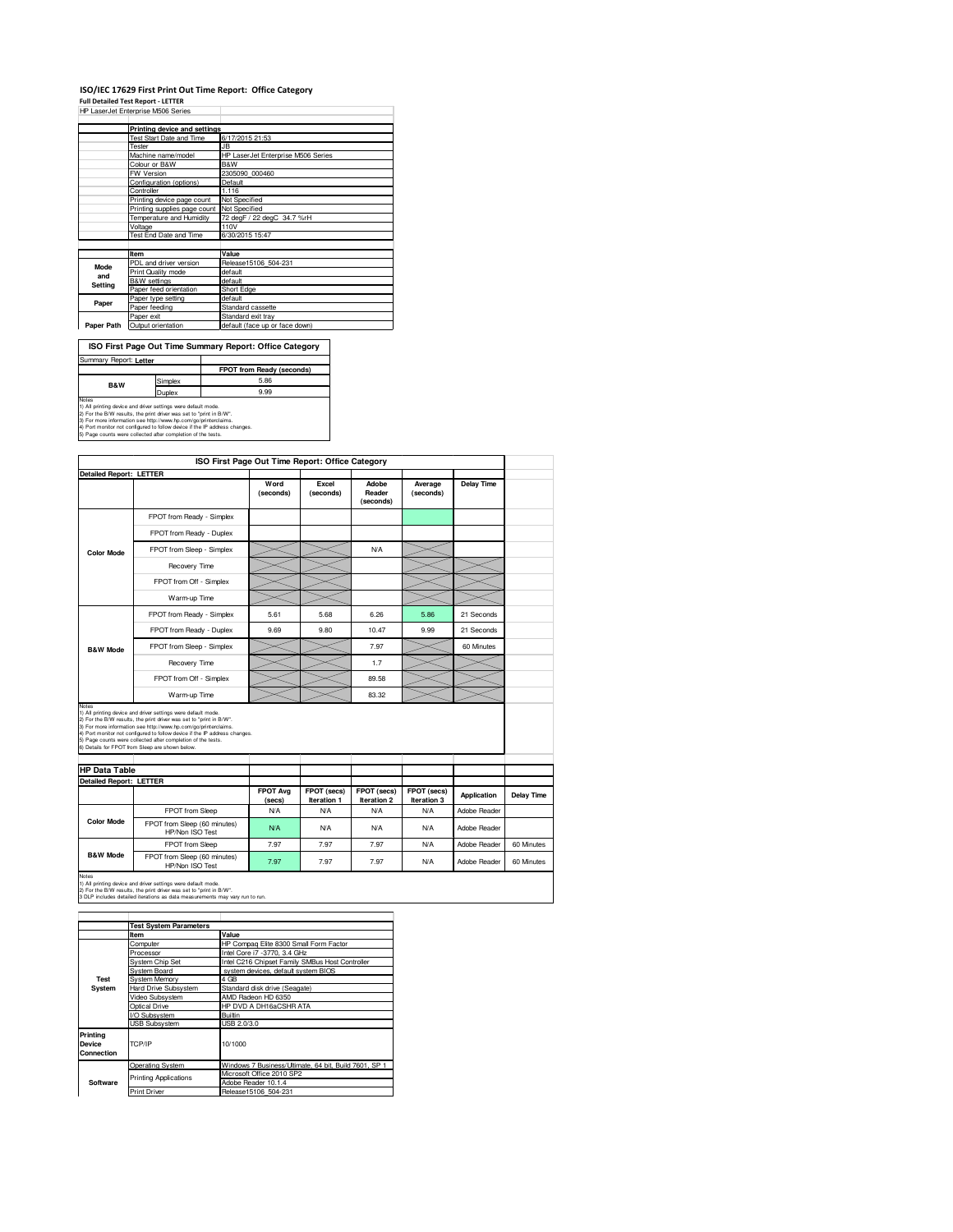# **ISO/IEC 17629 First Print Out Time Report: Office Category Full Detailed Test Report - A4** HP LaserJet Enterprise M506 Series

|            | Printing device and settings    |                                    |  |  |  |
|------------|---------------------------------|------------------------------------|--|--|--|
|            | <b>Test Start Date and Time</b> | 6/17/2015 21:53                    |  |  |  |
|            | Tester                          | JB                                 |  |  |  |
|            | Machine name/model              | HP LaserJet Enterprise M506 Series |  |  |  |
|            | Colour or B&W                   | B&W                                |  |  |  |
|            | FW Version                      | 2305090 000460                     |  |  |  |
|            | Configuration (options)         | Default                            |  |  |  |
|            | Controller                      | 1.116                              |  |  |  |
|            | Printing device page count      | Not Specified                      |  |  |  |
|            | Printing supplies page count    | Not Specified                      |  |  |  |
|            | Temperature and Humidity        | 72 degF / 22 degC 34.7 %rH         |  |  |  |
|            | Voltage                         | 110V                               |  |  |  |
|            | Test End Date and Time          | 6/30/2015 15:47                    |  |  |  |
|            |                                 |                                    |  |  |  |
|            | Item                            | Value                              |  |  |  |
| Mode       | PDL and driver version          | Release15106 504-231               |  |  |  |
| and        | Print Quality mode              | default                            |  |  |  |
| Setting    | <b>B&amp;W</b> settings         | default                            |  |  |  |
|            | Paper feed orientation          | Short Edge                         |  |  |  |
| Paper      | Paper type setting              | default                            |  |  |  |
|            | Paper feeding                   | Standard cassette                  |  |  |  |
|            | Paper exit                      | Standard exit tray                 |  |  |  |
| Paper Path | Output orientation              | default (face up or face down)     |  |  |  |
|            |                                 |                                    |  |  |  |

| ISO First Page Out Time Summary Report: Office Category                                                                                                                                                                       |         |                                  |  |  |  |
|-------------------------------------------------------------------------------------------------------------------------------------------------------------------------------------------------------------------------------|---------|----------------------------------|--|--|--|
| Summary Report: A4                                                                                                                                                                                                            |         |                                  |  |  |  |
|                                                                                                                                                                                                                               |         | <b>FPOT from Ready (seconds)</b> |  |  |  |
| <b>B&amp;W</b>                                                                                                                                                                                                                | Simplex | 5.91                             |  |  |  |
| Duplex                                                                                                                                                                                                                        |         | 10.55                            |  |  |  |
| Notes<br>1) All printing device and driver settings were default mode.<br>2) For the B/W results, the print driver was set to "print in B/W".<br>At Figures and information and interference for a contractorizational design |         |                                  |  |  |  |

2) For the B/W results, the print driver was set to "print in B/W".<br>3) For more information see http://www.hp.com/go/printerclaims.<br>4) Port monitor not configured to follow device if the IP address changes.<br>5) Page counts

|                      | ISO First Page Out Time Report: Office Category                                                                                                                                                                                                                                                                                                                                                          |                           |                            |                              |                            |                     |                   |
|----------------------|----------------------------------------------------------------------------------------------------------------------------------------------------------------------------------------------------------------------------------------------------------------------------------------------------------------------------------------------------------------------------------------------------------|---------------------------|----------------------------|------------------------------|----------------------------|---------------------|-------------------|
| Detailed Report: A4  |                                                                                                                                                                                                                                                                                                                                                                                                          |                           |                            |                              |                            |                     |                   |
|                      |                                                                                                                                                                                                                                                                                                                                                                                                          | Word<br>(seconds)         | Excel<br>(seconds)         | Adobe<br>Reader<br>(seconds) | Average<br>(seconds)       | <b>Delay Time</b>   |                   |
|                      | FPOT from Ready - Simplex                                                                                                                                                                                                                                                                                                                                                                                |                           |                            |                              |                            |                     |                   |
|                      | FPOT from Ready - Duplex                                                                                                                                                                                                                                                                                                                                                                                 |                           |                            |                              |                            |                     |                   |
| <b>Color Mode</b>    | FPOT from Sleep - Simplex                                                                                                                                                                                                                                                                                                                                                                                |                           |                            | N/A                          |                            |                     |                   |
|                      | Recovery Time                                                                                                                                                                                                                                                                                                                                                                                            |                           |                            |                              |                            |                     |                   |
|                      | FPOT from Off - Simplex                                                                                                                                                                                                                                                                                                                                                                                  |                           |                            |                              |                            |                     |                   |
|                      | Warm-up Time                                                                                                                                                                                                                                                                                                                                                                                             |                           |                            |                              |                            |                     |                   |
|                      | FPOT from Ready - Simplex                                                                                                                                                                                                                                                                                                                                                                                | 5.63                      | 5.73                       | 6.35                         | 5.91                       | 21 Seconds          |                   |
|                      | FPOT from Ready - Duplex                                                                                                                                                                                                                                                                                                                                                                                 | 10.20                     | 10.29                      | 11.14                        | 10.55                      | 21 Seconds          |                   |
| <b>B&amp;W Mode</b>  | FPOT from Sleep - Simplex                                                                                                                                                                                                                                                                                                                                                                                |                           |                            | 8.11                         |                            | 60 Minutes          |                   |
|                      | Recovery Time                                                                                                                                                                                                                                                                                                                                                                                            |                           |                            | 1.8                          |                            |                     |                   |
|                      | FPOT from Off - Simplex                                                                                                                                                                                                                                                                                                                                                                                  |                           |                            | 89.25                        |                            |                     |                   |
|                      | Warm-up Time                                                                                                                                                                                                                                                                                                                                                                                             |                           |                            | 82.90                        |                            |                     |                   |
| Notes                | 1) All printing device and driver settings were default mode.<br>2) For the B/W results, the print driver was set to "print in B/W".<br>3) For more information see http://www.hp.com/go/printerclaims.<br>4) Port monitor not configured to follow device if the IP address changes.<br>5) Page counts were collected after completion of the tests.<br>6) Details for FPOT from Sleep are shown below. |                           |                            |                              |                            |                     |                   |
| <b>HP Data Table</b> |                                                                                                                                                                                                                                                                                                                                                                                                          |                           |                            |                              |                            |                     |                   |
| Detailed Report: A4  |                                                                                                                                                                                                                                                                                                                                                                                                          |                           |                            |                              |                            |                     |                   |
|                      |                                                                                                                                                                                                                                                                                                                                                                                                          | <b>FPOT Avg</b><br>(secs) | FPOT (secs)<br>Iteration 1 | FPOT (secs)<br>Iteration 2   | FPOT (secs)<br>Iteration 3 | Application         | <b>Delay Time</b> |
|                      | FPOT from Sleep                                                                                                                                                                                                                                                                                                                                                                                          | <b>N/A</b>                | <b>N/A</b>                 | N/A                          | N/A                        | <b>Adobe Reader</b> |                   |
| <b>Color Mode</b>    | FPOT from Sleep (60 minutes)<br>HP/Non ISO Test                                                                                                                                                                                                                                                                                                                                                          | <b>N/A</b>                | <b>N/A</b>                 | N/A                          | N/A                        | Adobe Reader        |                   |
|                      | FPOT from Sleep                                                                                                                                                                                                                                                                                                                                                                                          | 8.11                      | 8.09                       | 8.12                         | N/A                        | Adobe Reader        | 60 Minutes        |
| <b>B&amp;W Mode</b>  | FPOT from Sleep (60 minutes)<br>HP/Non ISO Test                                                                                                                                                                                                                                                                                                                                                          | 8.11                      | 8.09                       | 8.12                         | <b>N/A</b>                 | Adobe Reader        | 60 Minutes        |

Notes 1) All printing device and driver settings were default mode. 2) For the B/W results, the print driver was set to "print in B/W". 3 DLP includes detailed iterations as data measurements may vary run to run.

|                                  | <b>Test System Parameters</b> |                                                       |  |  |  |
|----------------------------------|-------------------------------|-------------------------------------------------------|--|--|--|
|                                  | Item                          | Value                                                 |  |  |  |
|                                  | Computer                      | HP Compag Elite 8300 Small Form Factor                |  |  |  |
|                                  | Processor                     | Intel Core i7 -3770, 3.4 GHz                          |  |  |  |
|                                  | <b>System Chip Set</b>        | Intel C216 Chipset Family SMBus Host Controller       |  |  |  |
|                                  | System Board                  | system devices, default system BIOS                   |  |  |  |
| Test                             | <b>System Memory</b>          | 4 GB                                                  |  |  |  |
| System                           | <b>Hard Drive Subsystem</b>   | Standard disk drive (Seagate)                         |  |  |  |
|                                  | Video Subsystem               | AMD Radeon HD 6350                                    |  |  |  |
|                                  | Optical Drive                 | HP DVD A DH16aCSHR ATA                                |  |  |  |
|                                  | I/O Subsystem                 | <b>Builtin</b>                                        |  |  |  |
|                                  | <b>USB Subsystem</b>          | USB 2.0/3.0                                           |  |  |  |
| Printing<br>Device<br>Connection | TCP/IP                        | 10/1000                                               |  |  |  |
|                                  | Operating System              | Windows 7 Business/Ultimate, 64 bit, Build 7601, SP 1 |  |  |  |
|                                  | <b>Printing Applications</b>  | Microsoft Office 2010 SP2                             |  |  |  |
| Software                         |                               | Adobe Reader 10.1.4                                   |  |  |  |
|                                  | <b>Print Driver</b>           | Release15106 504-231                                  |  |  |  |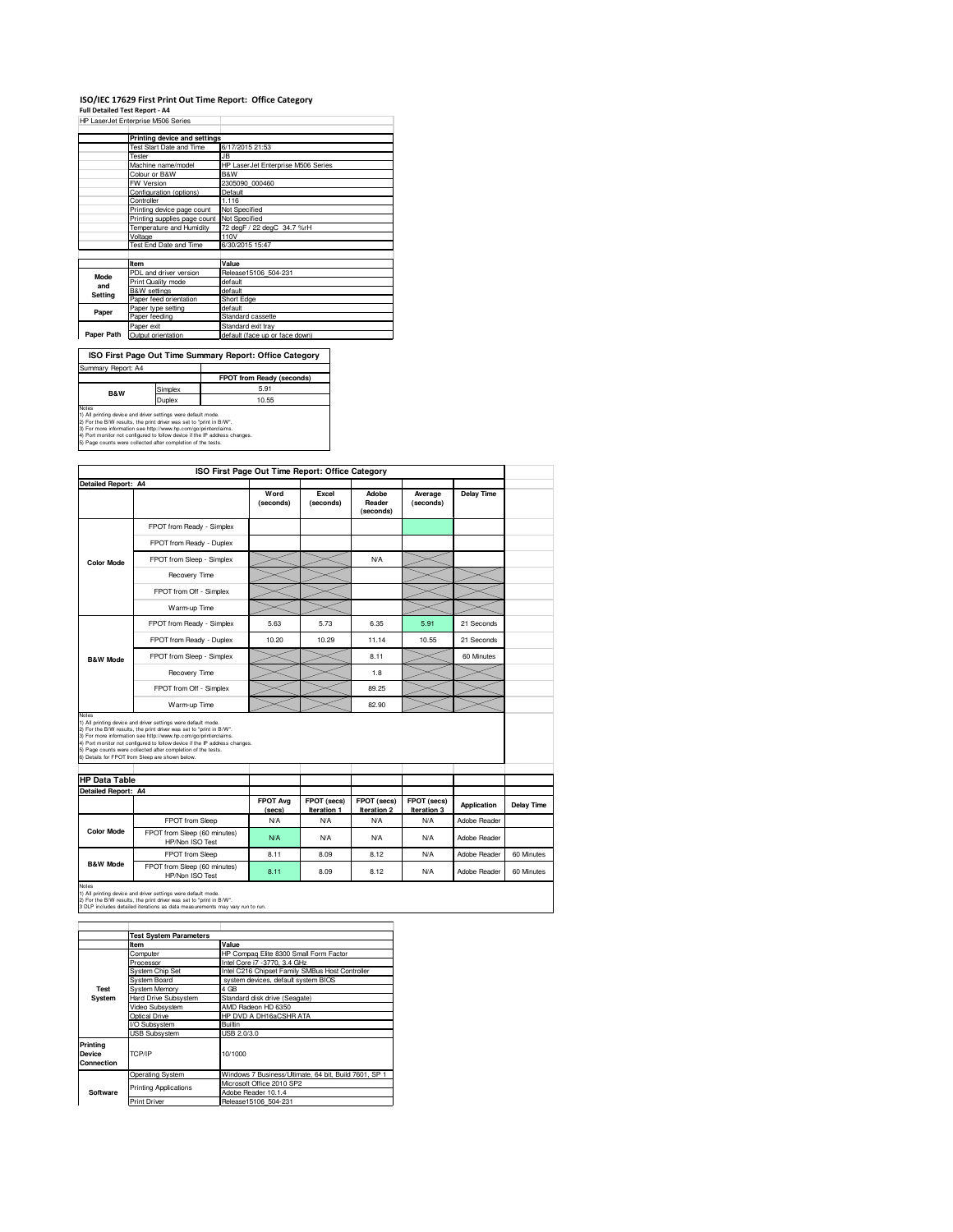#### **ISO/IEC 24734 Printing Productivity Report: Office Category Full Detailed Test Report ‐ LETTER**

|              | HP LaserJet Enterprise M506 Series                                                                                                   |                                            |                                                         |            |  |
|--------------|--------------------------------------------------------------------------------------------------------------------------------------|--------------------------------------------|---------------------------------------------------------|------------|--|
|              | Printing device and settings                                                                                                         |                                            |                                                         |            |  |
|              | <b>Test Start Date and Time</b>                                                                                                      | 6/26/2015 1:13                             |                                                         |            |  |
|              | Tester                                                                                                                               | <b>JB</b>                                  |                                                         |            |  |
|              | Machine name/model                                                                                                                   | HP LaserJet Enterprise M506 Series         |                                                         |            |  |
|              | Colour or B&W<br>B&W                                                                                                                 |                                            |                                                         |            |  |
|              | <b>FW Version</b>                                                                                                                    | 2305090 000460                             |                                                         |            |  |
|              | Temperature and Humidity                                                                                                             | 74 degF / 23 degC, 44 %rH                  |                                                         |            |  |
|              | Voltage                                                                                                                              | 100V                                       |                                                         |            |  |
|              | Test End Date and Time                                                                                                               | 9/11/2015 18:16                            |                                                         |            |  |
|              |                                                                                                                                      |                                            |                                                         |            |  |
|              | Item                                                                                                                                 | Value                                      |                                                         |            |  |
|              |                                                                                                                                      | Driver Version Release15106 504-231        |                                                         |            |  |
| Mode         | Media/Quality Setting Default / Default                                                                                              |                                            |                                                         |            |  |
| and          | Simplex B&W Settings Default                                                                                                         |                                            |                                                         |            |  |
| Setting      | Duplex B&W Settings Default                                                                                                          |                                            |                                                         |            |  |
|              | Setting N set count Application                                                                                                      |                                            |                                                         |            |  |
|              |                                                                                                                                      | Collating function Activated (application) |                                                         |            |  |
|              | Paper Sending Direction Default                                                                                                      |                                            |                                                         |            |  |
|              | Paper Size Setting Default                                                                                                           |                                            |                                                         |            |  |
| Paper        | Paper Feeding Tray 2                                                                                                                 |                                            |                                                         |            |  |
| Path         |                                                                                                                                      | Paper Exit Standard Exit Tray              |                                                         |            |  |
|              |                                                                                                                                      | Output Orientation Default (face down)     |                                                         |            |  |
|              | Duplexing Unit (Yes/No) Yes                                                                                                          |                                            |                                                         |            |  |
|              | Paper Manufacturer HP / Xerox                                                                                                        |                                            |                                                         |            |  |
| Paper        |                                                                                                                                      | Paper Weight 20lb / 75 g/m2                |                                                         |            |  |
|              | Paper Size Letter / A4                                                                                                               |                                            |                                                         |            |  |
|              |                                                                                                                                      |                                            | Paper type/name HP Multipurpose Ultra White / HP Office |            |  |
|              | Summary Report: Letter                                                                                                               |                                            |                                                         |            |  |
|              | Office Category Test for B&W Device                                                                                                  |                                            | FSOT (seconds)                                          | ESAT (ipm) |  |
|              | Simplex<br><b>B&amp;W</b>                                                                                                            |                                            | 15.1                                                    | 45.8       |  |
|              | Duplex                                                                                                                               |                                            | 18.6                                                    | 37.3       |  |
| <b>Notes</b> |                                                                                                                                      |                                            |                                                         |            |  |
|              | 1) All printing device and driver settings were default mode.<br>2) For the B/W results, the print driver was set to "print in B/W". |                                            |                                                         |            |  |
|              | 3) For more information see http://www.hp.com/go/printerclaims.                                                                      |                                            |                                                         |            |  |
|              | 4) Port monitor not configured to follow device if the IP address changes.                                                           |                                            |                                                         |            |  |

| Detailed Report: LETTER        |                           |                       |                          |                                 |                               |                   |
|--------------------------------|---------------------------|-----------------------|--------------------------|---------------------------------|-------------------------------|-------------------|
|                                | Office                    | FSOT (secs)           |                          | EFTP (ipm)                      |                               | ESAT (ipm)        |
|                                | Category<br><b>Test</b>   | 1 set only<br>(1 set) | 1 set only<br>(1 set)    | $1 set + 30 sec$<br>(# of sets) | $1$ set + 4min<br>(# of sets) | $1$ set $+30$ sec |
|                                | Simplex - Adobe<br>Reader |                       | (1 set)                  |                                 |                               |                   |
|                                | Simplex - Word            |                       | (1 set)                  |                                 |                               |                   |
|                                | Simplex - Excel           |                       | (1 set)                  |                                 |                               |                   |
| <b>Color Mode</b>              | Simplex - Average         |                       |                          |                                 |                               |                   |
|                                | Duplex - Adobe<br>Reader  | N/A                   | <b>N/A</b><br><b>N/A</b> | <b>N/A</b><br><b>N/A</b>        |                               | <b>N/A</b>        |
|                                | Duplex - Word             | <b>N/A</b>            | <b>N/A</b><br><b>N/A</b> | <b>N/A</b><br><b>N/A</b>        |                               | <b>N/A</b>        |
|                                | Duplex - Excel            | N/A                   | <b>N/A</b><br><b>N/A</b> | <b>N/A</b><br><b>N/A</b>        |                               | <b>N/A</b>        |
|                                | Duplex - Average          | <b>N/A</b>            | <b>N/A</b>               | <b>N/A</b>                      |                               | NA                |
|                                | Simplex - Adobe<br>Reader | 15.36                 | 15.62<br>$1$ set)        | 36.90<br>8 sets)                | 44.07<br>50 sets              | 45.93             |
|                                | Simplex - Word            | 15.00                 | 15.99<br>$1$ set)        | 37.19<br>8 sets)                |                               | 45.88             |
| B&W mode                       | Simplex - Excel           | 14.91                 | 16.09<br>$1$ set)        | 37.24<br>8 sets                 |                               | 45.83             |
|                                | Simplex - Average         | 15.1                  | 15.9                     | 37.1                            | 44.0                          | 45.8              |
| (optional for<br>color device) | Duplex - Adobe<br>Reader  | 18.87                 | 12.72<br>$1$ set)        | 27.89<br>6 sets)                |                               | 37.26             |
|                                | Duplex - Word             | 18.29                 | 13.12<br>$1$ set)        | 28.33<br>6 sets)                |                               | 37.38             |
|                                | Duplex - Excel            | 18.37                 | 13.06<br>$1$ set)        | 28.27<br>6 sets)                |                               | 37.36             |
|                                | Doubless Association      | 40c                   | $\overline{a}$           | 00A                             |                               | 272               |

Notes<br>
1) All printing device and driver settings were default mode.<br>
1) All printing device and driver settings were default mode.<br>
2) For the B/W results, the print driver was set to "print in B/W".<br>
3) For more inform

| <b>Test System Parameters</b> |                                                                 |  |  |  |
|-------------------------------|-----------------------------------------------------------------|--|--|--|
| Item                          | Value                                                           |  |  |  |
|                               | Computer HP Compaq Elite 8300 Small Form Factor                 |  |  |  |
|                               | Processor Intel Core i7 -3770, 3.4 GHz                          |  |  |  |
|                               | System Chip Set Intel C216 Chipset Family SMBus Host Controller |  |  |  |
|                               | System Board system devices, default system BIOS                |  |  |  |
| System Memory 4 GB            |                                                                 |  |  |  |
|                               | Hard Drive Subsystem Standard disk drive (Seagate)              |  |  |  |
|                               | Video Subsystem AMD Radeon HD 6350                              |  |  |  |
|                               | Optical Drive HP DVD A DH16aCSHR ATA                            |  |  |  |
| I/O Subsystem Builtin         |                                                                 |  |  |  |
| USB Subsystem USB 2.0/3.0     |                                                                 |  |  |  |
|                               | TCP/IP TCP/IP 10/1000                                           |  |  |  |
| Operating System              | Windows 7 64 Bit                                                |  |  |  |
| <b>Printing Applications</b>  | Microsoft Office 2010                                           |  |  |  |
| Microsoft Office              | Office 2010                                                     |  |  |  |
| Adobe Reader                  | 10                                                              |  |  |  |
| Test files and location       | Office category files, hard drive                               |  |  |  |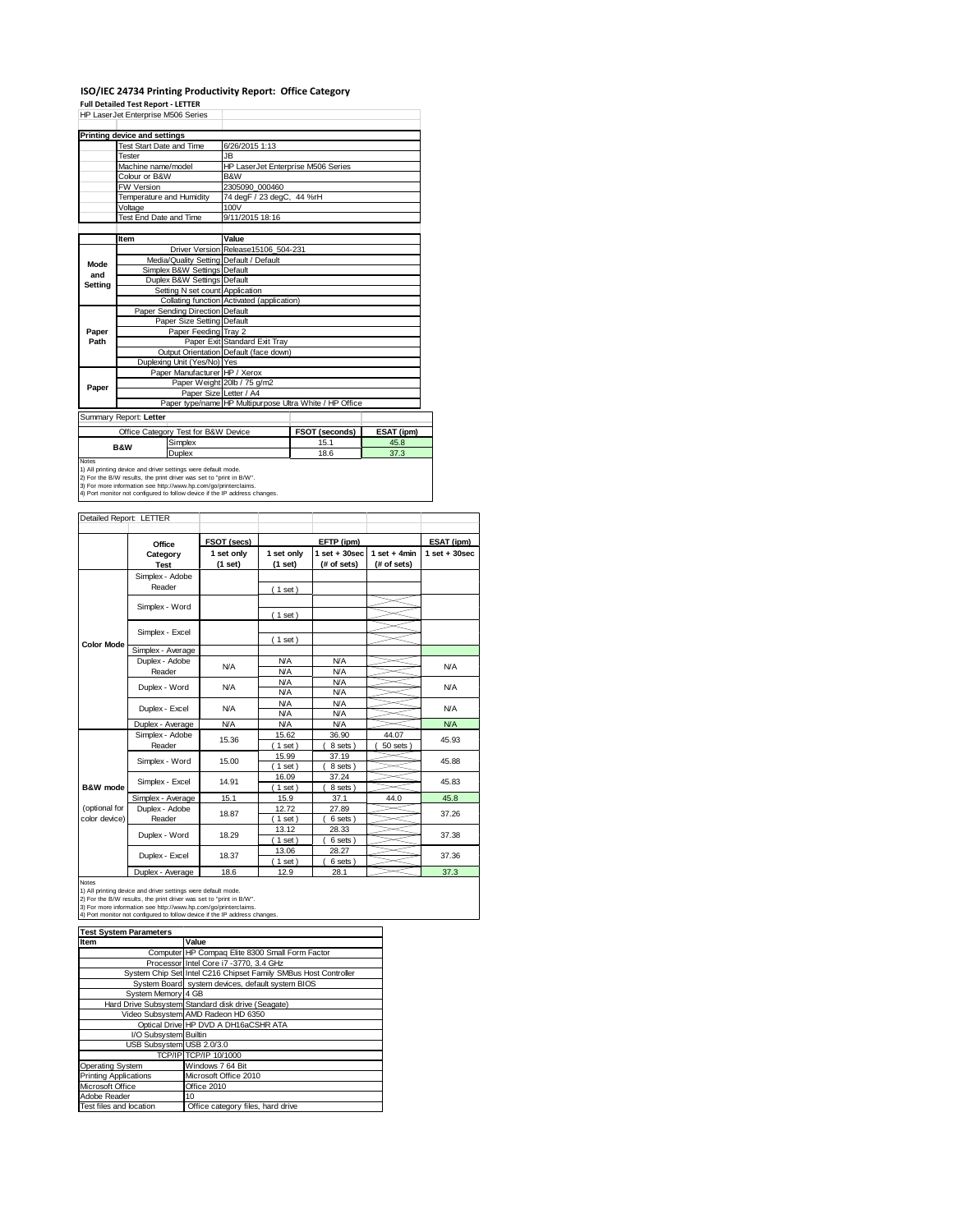#### **ISO/IEC 24734 Printing Productivity Report: Office Category Full Detailed Test Report ‐ A4**

|         | HP LaserJet Enterprise M506 Series  |                                     |                                            |                                                         |            |  |
|---------|-------------------------------------|-------------------------------------|--------------------------------------------|---------------------------------------------------------|------------|--|
|         | <b>Printing device and settings</b> |                                     |                                            |                                                         |            |  |
|         | <b>Test Start Date and Time</b>     |                                     | 6/26/2015 1:13                             |                                                         |            |  |
|         | Tester                              |                                     | JB.                                        |                                                         |            |  |
|         | Machine name/model                  |                                     | HP LaserJet Enterprise M506 Series         |                                                         |            |  |
|         | Colour or B&W                       |                                     | B&W                                        |                                                         |            |  |
|         | <b>FW Version</b>                   |                                     | 2305090 000460                             |                                                         |            |  |
|         | Temperature and Humidity            |                                     | 74 degF / 23 degC, 44 %rH                  |                                                         |            |  |
|         | Voltage                             |                                     | 100V                                       |                                                         |            |  |
|         | <b>Test End Date and Time</b>       |                                     | 9/11/2015 18:16                            |                                                         |            |  |
|         |                                     |                                     |                                            |                                                         |            |  |
|         | Item                                |                                     | Value                                      |                                                         |            |  |
|         |                                     |                                     | Driver Version Release15106 504-231        |                                                         |            |  |
| Mode    |                                     |                                     | Media/Quality Setting Default / Default    |                                                         |            |  |
| and     |                                     | Simplex B&W Settings Default        |                                            |                                                         |            |  |
| Setting |                                     | Duplex B&W Settings Default         |                                            |                                                         |            |  |
|         |                                     | Setting N set count Application     |                                            |                                                         |            |  |
|         |                                     |                                     | Collating function Activated (application) |                                                         |            |  |
|         |                                     | Paper Sending Direction Default     |                                            |                                                         |            |  |
|         |                                     | Paper Size Setting Default          |                                            |                                                         |            |  |
| Paper   |                                     | Paper Feeding Tray 2                |                                            |                                                         |            |  |
| Path    |                                     |                                     | Paper Exit Standard Exit Tray              |                                                         |            |  |
|         |                                     |                                     | Output Orientation Default (face down)     |                                                         |            |  |
|         |                                     | Duplexing Unit (Yes/No) Yes         |                                            |                                                         |            |  |
|         |                                     | Paper Manufacturer HP / Xerox       |                                            |                                                         |            |  |
| Paper   |                                     |                                     | Paper Weight 20lb / 75 g/m2                |                                                         |            |  |
|         |                                     |                                     | Paper Size Letter / A4                     |                                                         |            |  |
|         |                                     |                                     |                                            | Paper type/name HP Multipurpose Ultra White / HP Office |            |  |
|         | Summary Report: A4                  |                                     |                                            |                                                         |            |  |
|         |                                     | Office Category Test for B&W Device |                                            | FSOT (seconds)                                          | ESAT (ipm) |  |
|         | <b>B&amp;W</b>                      | Simplex                             |                                            | 16.0                                                    | 43.5       |  |
|         |                                     | <b>Duplex</b>                       |                                            | 18.9                                                    | 35.7       |  |
| Notes   |                                     |                                     |                                            |                                                         |            |  |

Notes<br>1) All printing device and driver settings were default mode.<br>2) For the B/W results, the print driver was set to "print in B/W".<br>3) For more information see http://www.hp.com/go/printerclaims.<br>4) Port monitor not co

|               | Office                  | FSOT (secs)           |                       | EFTP (ipm)                       |                               | ESAT (ipm)       |       |
|---------------|-------------------------|-----------------------|-----------------------|----------------------------------|-------------------------------|------------------|-------|
|               | Category<br><b>Test</b> | 1 set only<br>(1 set) | 1 set only<br>(1 set) | $1$ set $+30$ sec<br>(# of sets) | $1$ set + 4min<br>(# of sets) | $1 set + 30 sec$ |       |
|               | Simplex - Adobe         |                       |                       |                                  |                               |                  |       |
|               | Reader                  |                       | (1 set)               |                                  |                               |                  |       |
|               |                         |                       |                       |                                  |                               |                  |       |
|               | Simplex - Word          |                       | (1 set)               |                                  |                               |                  |       |
|               |                         |                       |                       |                                  |                               |                  |       |
| Colour        | Simplex - Excel         |                       | (1 set)               |                                  |                               |                  |       |
| Mode          | Simplex - Average       |                       |                       |                                  |                               |                  |       |
|               | Duplex - Adobe          | N/A                   | <b>N/A</b>            | <b>N/A</b>                       |                               | <b>N/A</b>       |       |
|               | Reader                  |                       | <b>N/A</b>            | <b>N/A</b>                       |                               |                  |       |
|               | Duplex - Word           | <b>N/A</b>            | <b>N/A</b>            | <b>N/A</b>                       |                               | <b>N/A</b>       |       |
|               |                         |                       | <b>N/A</b>            | <b>N/A</b>                       |                               |                  |       |
|               | Duplex - Excel          | N/A                   | <b>N/A</b>            | <b>N/A</b>                       |                               | N/A              |       |
|               |                         |                       | <b>N/A</b>            | <b>N/A</b>                       |                               |                  |       |
|               | Duplex - Average        | <b>N/A</b>            | <b>N/A</b>            | <b>N/A</b>                       |                               | <b>N/A</b>       |       |
|               | Simplex - Adobe         |                       | 15.88                 | 15.10                            | 34.20                         | 41.36            | 43.39 |
|               | Reader                  |                       | $1$ set)              | 7 sets                           | 48 sets                       |                  |       |
|               | Simplex - Word          | 16.64                 | 14.43                 | 33.90                            |                               | 43.75            |       |
|               |                         |                       | $1$ set)              | 7 sets                           |                               |                  |       |
|               | Simplex - Excel         | 15.40                 | 15.58                 | 34.58                            |                               | 43.39            |       |
| B&W mode      |                         |                       | $1$ set)              | 7 sets)                          |                               |                  |       |
|               | Simplex - Average       | 16.0                  | 15.0                  | 34.2                             | 41.3                          | 43.5             |       |
| (optional for | Duplex - Adobe          | 19.38                 | 12.38                 | 26.76                            |                               | 35.62            |       |
| color device) | Reader                  |                       | $1$ set)              | 6 sets)                          |                               |                  |       |
|               | Duplex - Word           | 18.53                 | 12.95                 | 27.31                            |                               | 35.74            |       |
|               |                         |                       | $1$ set)              | 6 sets)                          |                               |                  |       |
|               | Duplex - Excel          | 18.64                 | 12.87                 | 27.29                            |                               | 35.84            |       |
|               |                         |                       | $1$ set)              | 6 sets)                          |                               |                  |       |
|               | Duplex - Average        | 18.9                  | 12.7                  | 27.1                             |                               | 35.7             |       |

| <b>Test System Parameters</b> |                                                                 |  |  |  |
|-------------------------------|-----------------------------------------------------------------|--|--|--|
| Item                          | Value                                                           |  |  |  |
|                               | Computer HP Compaq Elite 8300 Small Form Factor                 |  |  |  |
|                               | Processor Intel Core i7 -3770, 3.4 GHz                          |  |  |  |
|                               | System Chip Set Intel C216 Chipset Family SMBus Host Controller |  |  |  |
|                               | System Board system devices, default system BIOS                |  |  |  |
| System Memory 4 GB            |                                                                 |  |  |  |
|                               | Hard Drive Subsystem Standard disk drive (Seagate)              |  |  |  |
|                               | Video Subsystem AMD Radeon HD 6350                              |  |  |  |
|                               | Optical Drive HP DVD A DH16aCSHR ATA                            |  |  |  |
| I/O Subsystem Builtin         |                                                                 |  |  |  |
| USB Subsystem USB 2.0/3.0     |                                                                 |  |  |  |
|                               | TCP/IP TCP/IP 10/1000                                           |  |  |  |
| Operating System              | Windows 7 64 Bit                                                |  |  |  |
| <b>Printing Applications</b>  | Microsoft Office 2010                                           |  |  |  |
| Microsoft Office              | Office 2010                                                     |  |  |  |
| Adobe Reader                  | 10                                                              |  |  |  |
| Test files and location       | Office category files, hard drive                               |  |  |  |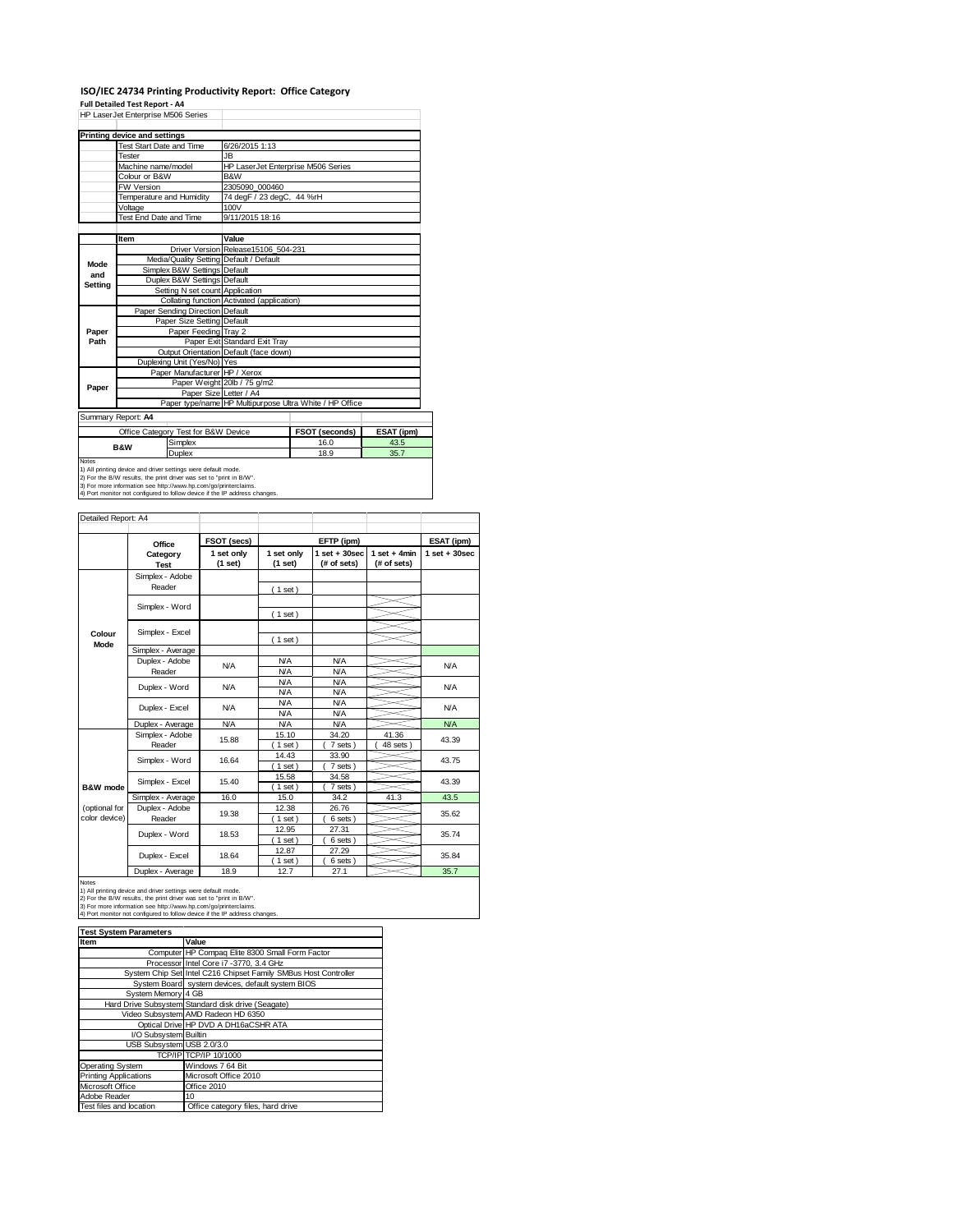### **ISO/IEC 17629 First Print Out Time Report: Office Category Full Detailed Test Report - LETTER** HP LaserJet M506

| HP LaserJet M506 |                                            |                                |
|------------------|--------------------------------------------|--------------------------------|
|                  |                                            |                                |
|                  | Printing device and settings               |                                |
|                  | <b>Test Start Date and Time</b>            | 6/26/2015 1:13                 |
|                  | Tester                                     | JB                             |
|                  | Machine name/model                         | HP LaserJet M506               |
|                  | Colour or B&W                              | <b>B&amp;W</b>                 |
|                  | FW Version                                 | 2305090 000460                 |
|                  | Configuration (options)                    | Default                        |
|                  | Controller                                 | 1.116                          |
|                  | Printing device page count                 | Not Specified                  |
|                  | Printing supplies page count Not Specified |                                |
|                  | Temperature and Humidity                   | 78 degF / 26 degC 28.3 %rH     |
|                  | Voltage                                    | 100V                           |
|                  | Test End Date and Time                     | 9/11/2015 18:16                |
|                  |                                            |                                |
|                  | Item                                       | Value                          |
| Mode             | PDL and driver version                     | Release15106 504-231           |
| and              | Print Quality mode                         | default                        |
|                  | <b>B&amp;W</b> settings                    | default                        |
| Setting          | Paper feed orientation                     | Short Edge                     |
|                  | Paper type setting                         | default                        |
| Paper            | Paper feeding                              | Standard cassette              |
|                  | Paper exit                                 | Standard exit tray             |
| Paper Path       | Output orientation                         | default (face up or face down) |
|                  |                                            |                                |

| ISO First Page Out Time Summary Report: Office Category                                                                                                                                                          |         |                           |  |  |
|------------------------------------------------------------------------------------------------------------------------------------------------------------------------------------------------------------------|---------|---------------------------|--|--|
| Summary Report: Letter                                                                                                                                                                                           |         |                           |  |  |
|                                                                                                                                                                                                                  |         | FPOT from Ready (seconds) |  |  |
| <b>B&amp;W</b>                                                                                                                                                                                                   | Simplex | 11.30                     |  |  |
| <b>Duplex</b>                                                                                                                                                                                                    |         | 15.67                     |  |  |
| Notes<br>1) All printing device and driver settings were default mode.<br>2) For the B/W results, the print driver was set to "print in B/W".<br>3) For more information see http://www.hp.com/go/printerclaims. |         |                           |  |  |

3) For more information see http://www.hp.com/go/printerclaims.<br>4) Port monitor not configured to follow device if the IP address changes.<br>5) Page counts were collected after completion of the tests.

|                                                          |                                                                                                                                                                                                                                                                                                                                                                                                          | ISO First Page Out Time Report: Office Category |                            |                                   |                            |                   |            |
|----------------------------------------------------------|----------------------------------------------------------------------------------------------------------------------------------------------------------------------------------------------------------------------------------------------------------------------------------------------------------------------------------------------------------------------------------------------------------|-------------------------------------------------|----------------------------|-----------------------------------|----------------------------|-------------------|------------|
| <b>Detailed Report: LETTER</b>                           |                                                                                                                                                                                                                                                                                                                                                                                                          | Word<br>(seconds)                               | Excel<br>(seconds)         | Adobe<br>Reader<br>(seconds)      | Average<br>(seconds)       | <b>Delay Time</b> |            |
|                                                          | FPOT from Ready - Simplex                                                                                                                                                                                                                                                                                                                                                                                |                                                 |                            |                                   |                            |                   |            |
|                                                          | FPOT from Ready - Duplex                                                                                                                                                                                                                                                                                                                                                                                 |                                                 |                            |                                   |                            |                   |            |
| <b>Color Mode</b>                                        | FPOT from Sleep - Simplex                                                                                                                                                                                                                                                                                                                                                                                |                                                 |                            | <b>N/A</b>                        |                            |                   |            |
|                                                          | Recovery Time                                                                                                                                                                                                                                                                                                                                                                                            |                                                 |                            |                                   |                            |                   |            |
|                                                          | FPOT from Off - Simplex                                                                                                                                                                                                                                                                                                                                                                                  |                                                 |                            |                                   |                            |                   |            |
|                                                          | Warm-up Time                                                                                                                                                                                                                                                                                                                                                                                             |                                                 |                            |                                   |                            |                   |            |
|                                                          | FPOT from Ready - Simplex                                                                                                                                                                                                                                                                                                                                                                                | 11.05                                           | 11.19                      | 11.63                             | 11.30                      | 21 Seconds        |            |
|                                                          | FPOT from Ready - Duplex                                                                                                                                                                                                                                                                                                                                                                                 | 15.42                                           | 15.53                      | 16.04                             | 15.67                      | 21 Seconds        |            |
| <b>B&amp;W Mode</b>                                      | FPOT from Sleep - Simplex                                                                                                                                                                                                                                                                                                                                                                                |                                                 |                            | 13.28                             |                            | 60 Minutes        |            |
|                                                          | Recovery Time                                                                                                                                                                                                                                                                                                                                                                                            |                                                 |                            | 1.7                               |                            |                   |            |
|                                                          |                                                                                                                                                                                                                                                                                                                                                                                                          |                                                 |                            |                                   |                            |                   |            |
|                                                          | FPOT from Off - Simplex                                                                                                                                                                                                                                                                                                                                                                                  |                                                 |                            | 91.23                             |                            |                   |            |
|                                                          | Warm-up Time                                                                                                                                                                                                                                                                                                                                                                                             |                                                 |                            | 79.61                             |                            |                   |            |
| Notes<br><b>HP Data Table</b><br>Detailed Report: LETTER | 1) All printing device and driver settings were default mode.<br>2) For the B/W results, the print driver was set to "print in B/W".<br>3) For more information see http://www.hp.com/go/printerclaims.<br>4) Port monitor not configured to follow device if the IP address changes.<br>5) Page counts were collected after completion of the tests.<br>6) Details for FPOT from Sleep are shown below. |                                                 |                            |                                   |                            |                   |            |
|                                                          |                                                                                                                                                                                                                                                                                                                                                                                                          | <b>FPOT Ava</b><br>(secs)                       | FPOT (secs)<br>Iteration 1 | FPOT (secs)<br><b>Iteration 2</b> | FPOT (secs)<br>Iteration 3 | Application       | Delay Time |
|                                                          | FPOT from Sleep                                                                                                                                                                                                                                                                                                                                                                                          | N/A                                             | N/A                        | N/A                               | N/A                        | Adobe Reader      |            |
| <b>Color Mode</b>                                        | FPOT from Sleep (60 minutes)<br>HP/Non ISO Test                                                                                                                                                                                                                                                                                                                                                          | N/A                                             | <b>N/A</b>                 | N/A                               | N/A                        | Adobe Reader      |            |
| <b>B&amp;W Mode</b>                                      | FPOT from Sleep                                                                                                                                                                                                                                                                                                                                                                                          | 13.28                                           | 13.51                      | 13.05                             | N/A                        | Adobe Reader      | 60 Minutes |

|                                  | <b>Test System Parameters</b> |                                                       |  |  |  |  |
|----------------------------------|-------------------------------|-------------------------------------------------------|--|--|--|--|
|                                  | Item                          | Value                                                 |  |  |  |  |
|                                  | Computer                      | HP Compag Elite 8300 Small Form Factor                |  |  |  |  |
|                                  | Processor                     | Intel Core i7 -3770, 3.4 GHz                          |  |  |  |  |
|                                  | <b>System Chip Set</b>        | Intel C216 Chipset Family SMBus Host Controller       |  |  |  |  |
| System Board                     |                               | system devices, default system BIOS                   |  |  |  |  |
| Test                             | System Memory                 | 4 GB                                                  |  |  |  |  |
| System                           | <b>Hard Drive Subsystem</b>   | Standard disk drive (Seagate)                         |  |  |  |  |
|                                  | Video Subsystem               | AMD Radeon HD 6350                                    |  |  |  |  |
|                                  | Optical Drive                 | HP DVD A DH16aCSHR ATA                                |  |  |  |  |
|                                  | I/O Subsystem                 | <b>Builtin</b>                                        |  |  |  |  |
|                                  | <b>USB Subsystem</b>          | USB 2.0/3.0                                           |  |  |  |  |
| Printing<br>Device<br>Connection | TCP/IP                        | 10/1000                                               |  |  |  |  |
|                                  | <b>Operating System</b>       | Windows 7 Business/Ultimate, 64 bit, Build 7601, SP 1 |  |  |  |  |
|                                  | <b>Printing Applications</b>  | Microsoft Office 2010 SP2                             |  |  |  |  |
| Software                         |                               | Adobe Reader 10.1.4                                   |  |  |  |  |
|                                  | <b>Print Driver</b>           | Release15106 504-231                                  |  |  |  |  |